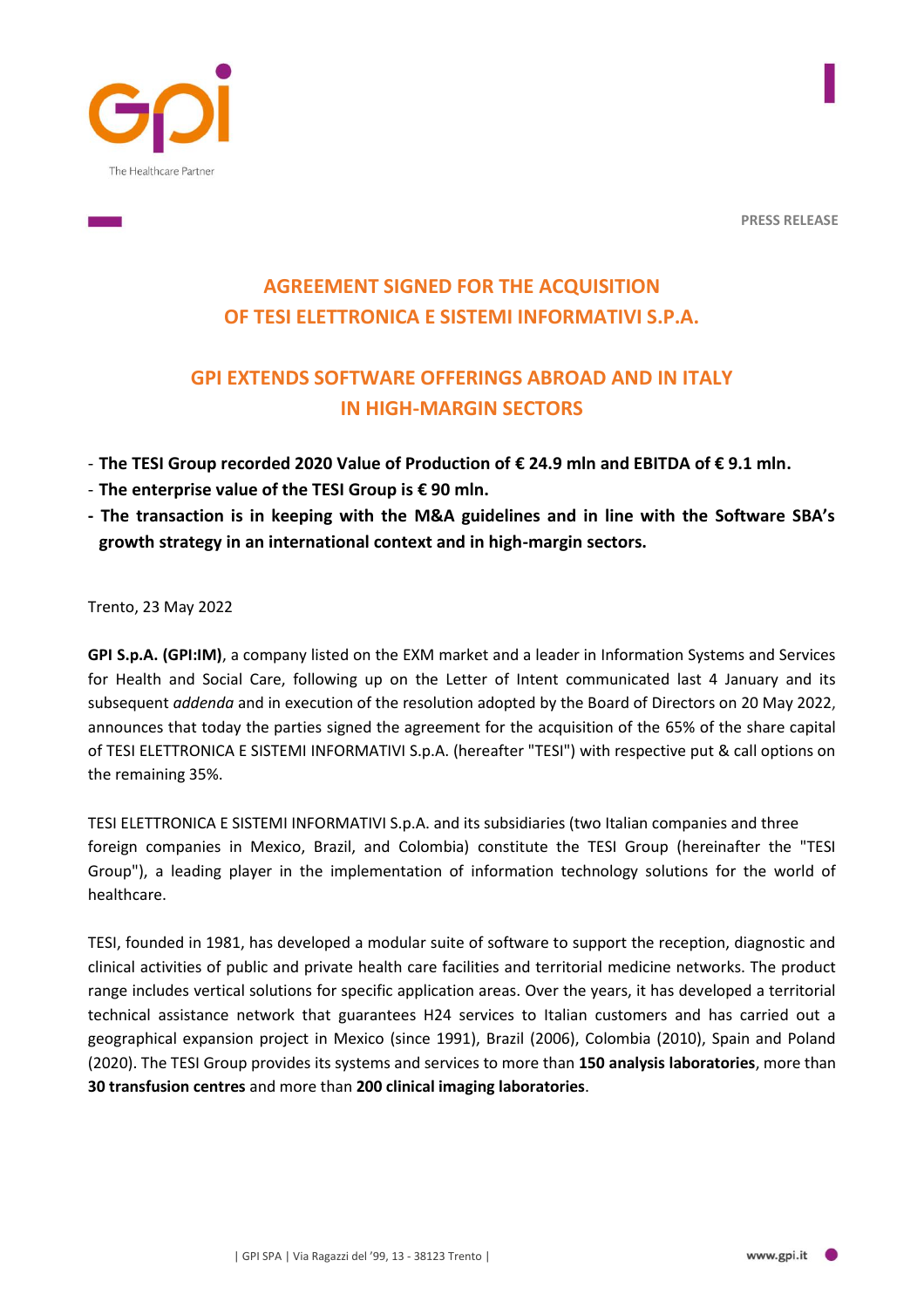The acquisition, which is consistent with the Gpi Group's strategic M&A guidelines, entails a significant expansion of the Software BSA, with increased market share in Italy and greater geographic diversification, especially abroad, where the TESI Group realises around 64% of its revenues.

TESI's software solutions complement Gpi's offerings in the areas of diagnostics (analytical laboratories and pathological anatomy) and imaging for radiology, clinical and surgical departments. The offering of blood bank and admission software is also strengthened.

The transaction opens up significant opportunities for cross-selling to our respective customer bases, especially abroad: indeed, the two Groups' software demonstrates strong complementary factors with limited areas of overlap.

In addition, TESI's solutions enable Gpi to position itself in Italy in hitherto unattended areas within LIS laboratory and RIS/PACS imaging solutions<sup>1</sup>.

*«The acquisition of TESI is a significant junction in the evolutionary path of our Group"* - says **Fausto Manzana**, Chairman and CEO of Gpi - "*The strong drive for development abroad, together with the entry into the LIS and RIS/PACS sector, allows us to become a leading international player in the field of diagnostic solutions*. *The Group's offerings are enhanced, the synergies with our blood management systems are significant, and the opportunities for innovative integration are many.»*

*«To have completed this transaction is a source of great satisfaction for the shareholders of Tesi Group,*  says **Marco Nicoli**, Chairman of Tesi Group*. - It is an alliance that stems from a valuable industrial project that will enable Tesi Group and Gpi Group to grow significantly both in Italy and in international markets.»*

The TESI Group recorded 2020 Value of Production of € 24.9 mln and EBITDA of € 9.1 mln. In FY 2021 preclosing data report Value of Production of about € 29.0 mln and EBITDA of about € 9.7 mln.

The equivalent value of the entire share capital of the TESI Group is  $\epsilon$  90 mln (enterprise value), on a cash & debt free basis. Gpi will purchase a 65% stake in TESI, with the remaining 35% subject to put & call options, exercisable upon approval of the FY 2024 results.

The price for the acquisition of the 65% stake in TESI will be paid entirely in cash and will be made through the payment of the amount of  $\epsilon$  58.5 mln in the following manner: (i) a down payment of  $\epsilon$  8 mln at the signing; (ii) € 28.3 million to be paid at the closing, which will take place no later than 30 September 2022 and (iii) the remaining € 22.2 million by 31 January 2023.

<sup>&</sup>lt;sup>1</sup> LIS laboratory Information System | RIS/PACS radiology information system/picture archiving and communication system



 $\overline{a}$